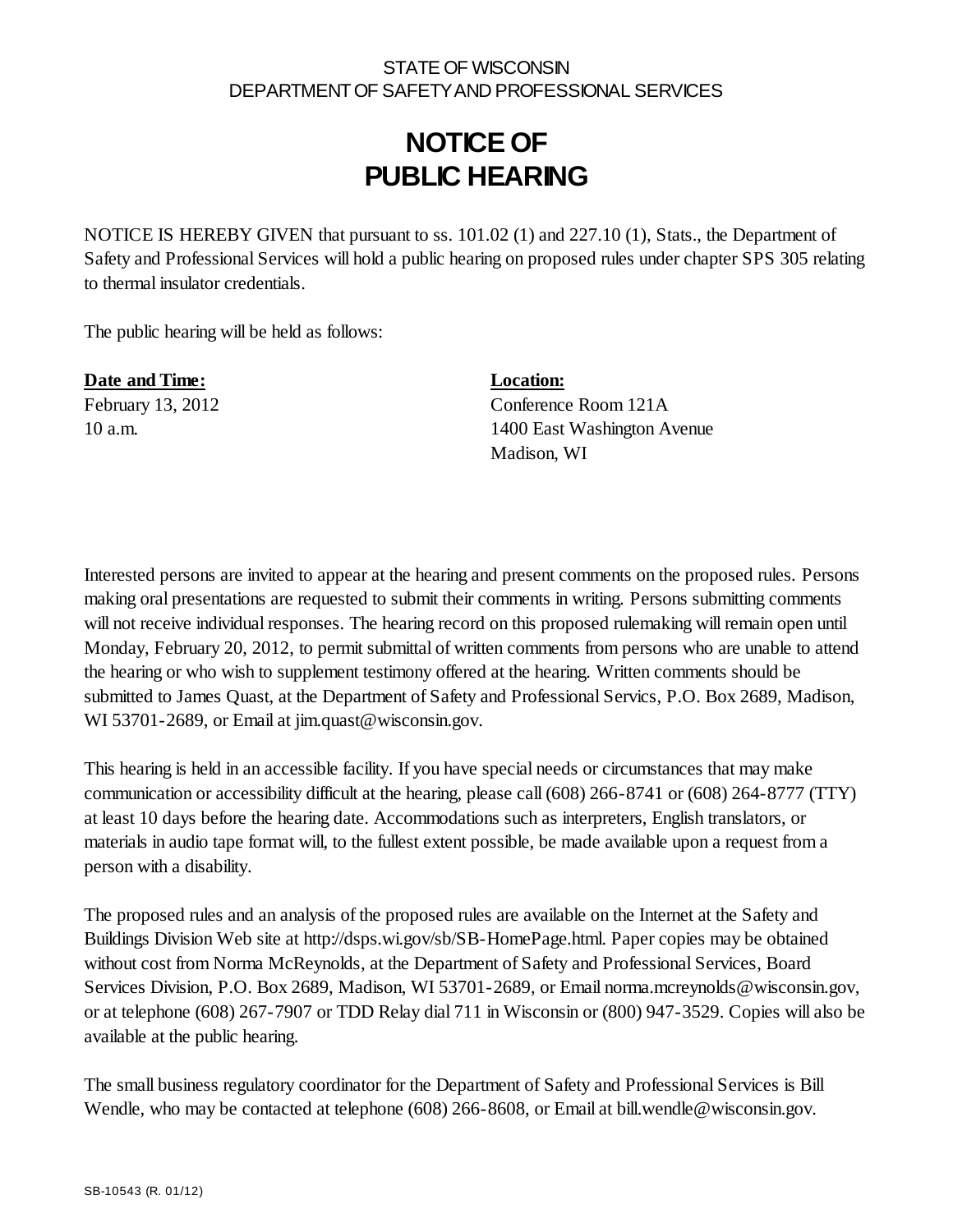P.O. Box 7970 Madison, Wisconsin 53707 (608) 266-1816 TDD: Contact Through Relay

> **Scott Walker, Governor** Dave Ross, Secretary



Bruce Hoesly, Code Editor Legislative Reference Bureau Suite 200 1 East Main Street Madison, Wisconsin 53703

#### **TRANSMITTAL OF WRITTEN NOTICE OF HEARING AND LEGISLATIVE COUNCIL REVIEW**

| RULE NO.:<br>Chapter SPS 305                                     |  |                |                              |        |                  |
|------------------------------------------------------------------|--|----------------|------------------------------|--------|------------------|
| RELATING TO: Thermal Insulators                                  |  |                |                              |        |                  |
| <b>AGENCY UNIT RESPONSIBLE:</b><br>Safety and Buildings Division |  |                |                              |        |                  |
| PUBLIC HEARING REQUIRED:                                         |  |                | X <sub>1</sub><br><b>YES</b> |        | <b>NO</b>        |
| <b>CONTACT PERSON:</b>                                           |  | James Quast    |                              | TITLE: | Program Manager  |
| TELEPHONE:                                                       |  | (608) 266-9292 |                              | EMAIL: | Jim.quast@wi.gov |

Pursuant to sections 227.14 (4m) and 227.17, Stats., agencies are required to transmit a written notice of submittal of proposed rules to the Legislative Council and a written notice of hearing to the Legislative Reference Bureau, for publication in the *Administrative Register*.

As required by s. 227.135 (2), the statement of scope for this rule was approved by the Governor on August 5, 2011, published in Register 668, on August 31,2011, and approved by the Secretary of the Department of Safety and Professional Services on October 9, 2011.

On the date on this letter the department is submitting proposed rules to the Legislative Council and is submitting the following material to you:

- 1. Notice of Public Hearing or 30-Day Notice of Proposed Rulemaking.
- 2. Fiscal Estimate and Economic Impact Analysis.
- 3. Initial Regulatory Flexibility Analysis.
- 4. Draft of Proposed Rules.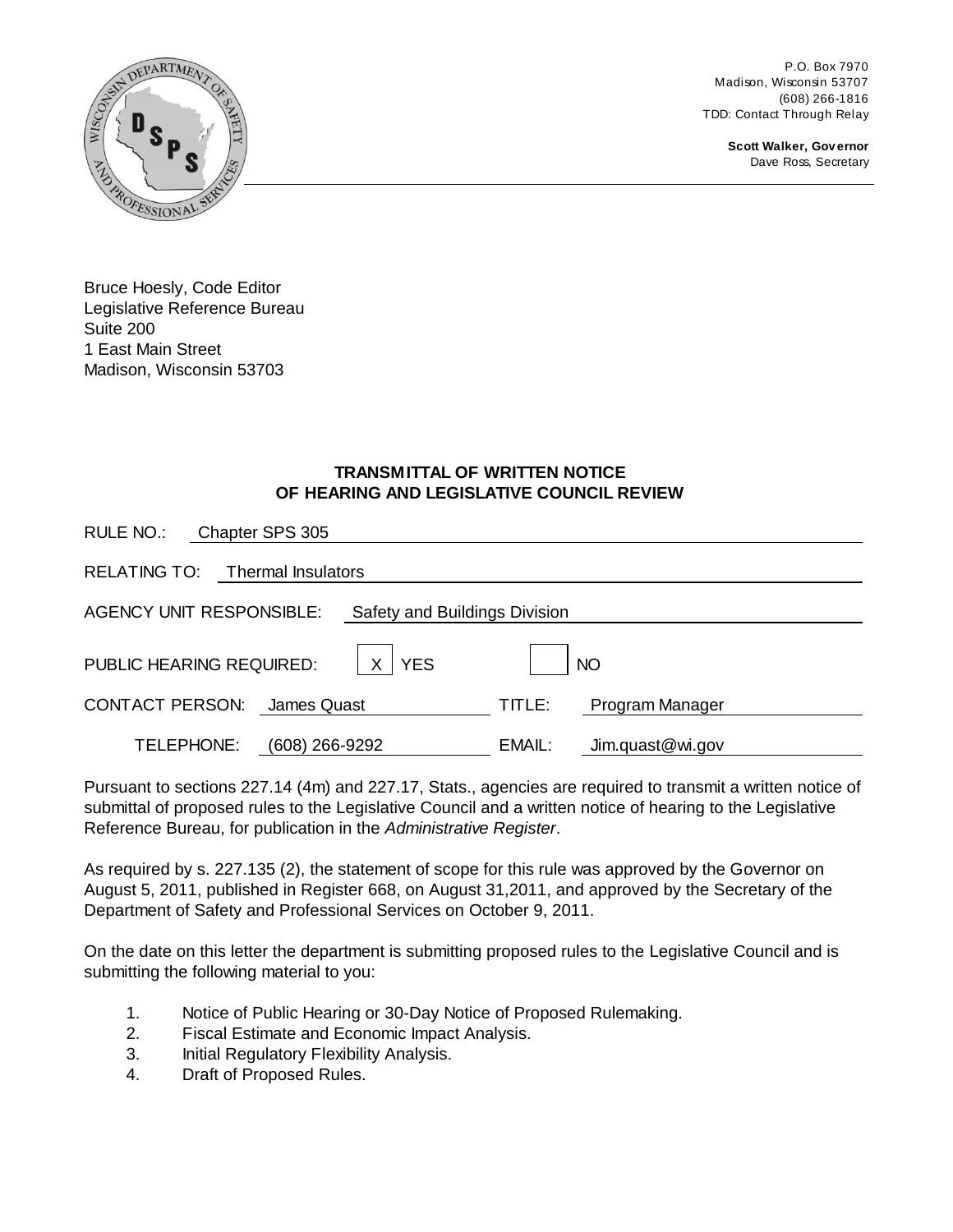

P.O. Box 7970 Madison, Wisconsin 53707 (608) 266-1816 TDD: Contact Through Relay

> **Scott Walker, Governor** Dave Ross, Secretary

Terry Anderson, Director Administrative Rules Clearinghouse Wisconsin Legislative Council 1 East Main Street, Suite 401 Madison, WI 53703

#### **TRANSMITTAL OF PROPOSED ADMINISTRATIVE RULES FOR LEGISLATIVE COUNCIL REVIEW**

RULE NO.: Chapter SPS 305

RELATING TO Thermal Insulators

Pursuant to section 227.15, Stats., agencies are required to submit copies of the proposed rules to the Legislative Council for review.

As required by s. 227.135 (2), the statement of scope for this rule was approved by the Governor on August 5, 2011, published in Register 668, on August 31, 2011, and approved by the Secretary of the Department of Safety and Professional Services on October 9, 2011.

The attached proposed rules are in the form and style specified by section 227.14, Stats., and are being forwarded to you for review. Also attached are copies of a transmittal letter to the Legislative Reference Bureau, public notice, fiscal estimate, and initial regulatory flexibility analysis.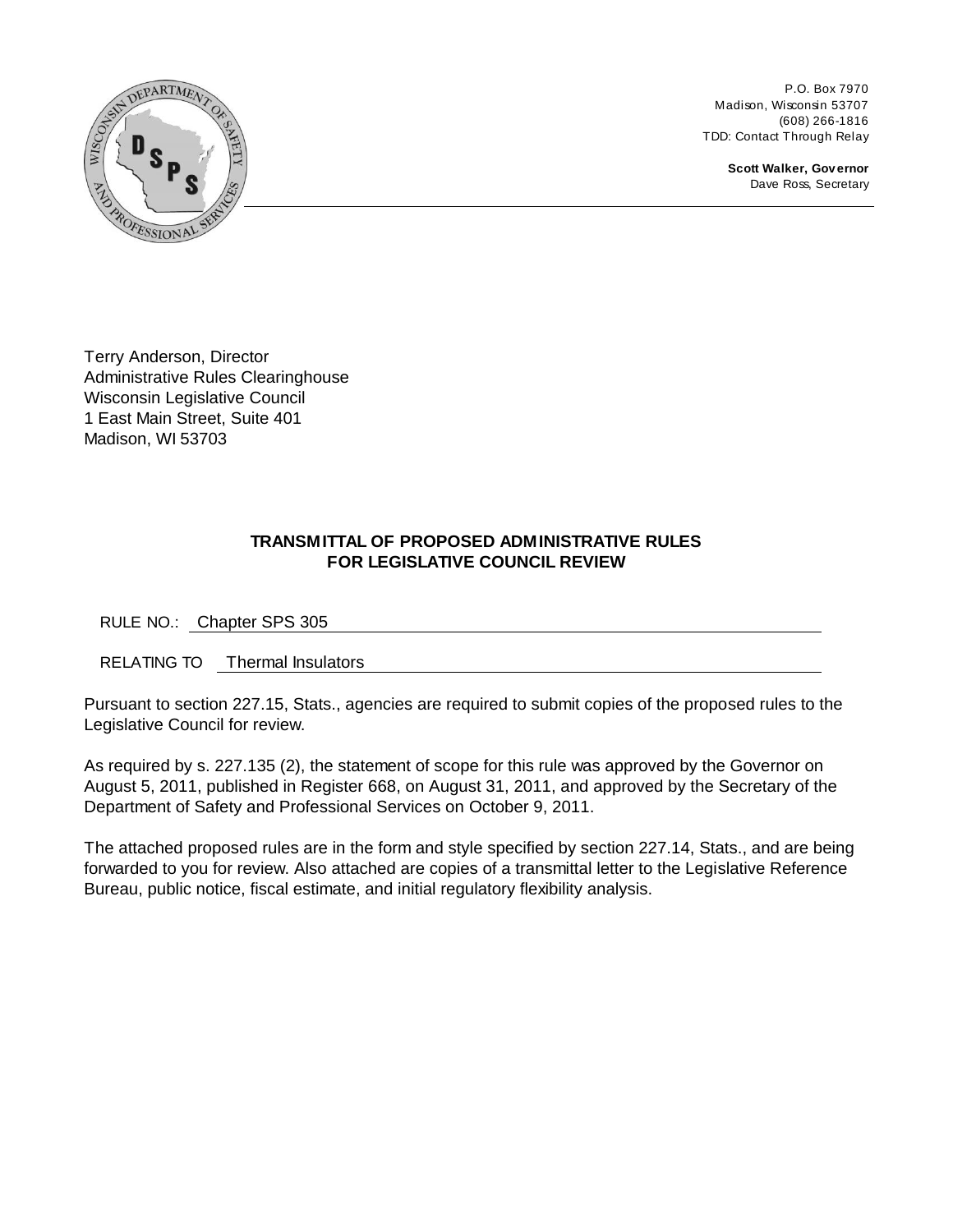# **INITIAL REGULATORY FLEXIBILITY ANALYSIS**

## **Department of Safety and Professional Services**

RULE NO.: Chapter SPS 305

RELATING TO: Thermal Insulators

1. Types of small businesses that will be affected by the rules.

2011 Wisconsin Act 32 repealed the statutory mandate for thermal insulators previously enacted by 2009 Wisconsin Act 16, s. 101.136, Stats. Thermal insulation was statutorily defined as a product that is used in a heating, ventilating, cooling, plumbing or refrigeration system to insulate any hot or cold surface, including a pipe, duct valve, boiler flue, or tank or equipment on or in a building. The repeal of the credential rules will most likely affect HVAC contractors, plumbing contractors, and mechanical refrigeration contractors.

2. Reporting, bookkeeping and other procedures required for compliance with the rules.

No new or additional reporting, bookkeeping and other procedures are required for compliance with the rules.

3. Types of professional skills necessary for compliance with the rules.

No new or additional types of professional skills are necessary for compliance with the rules.